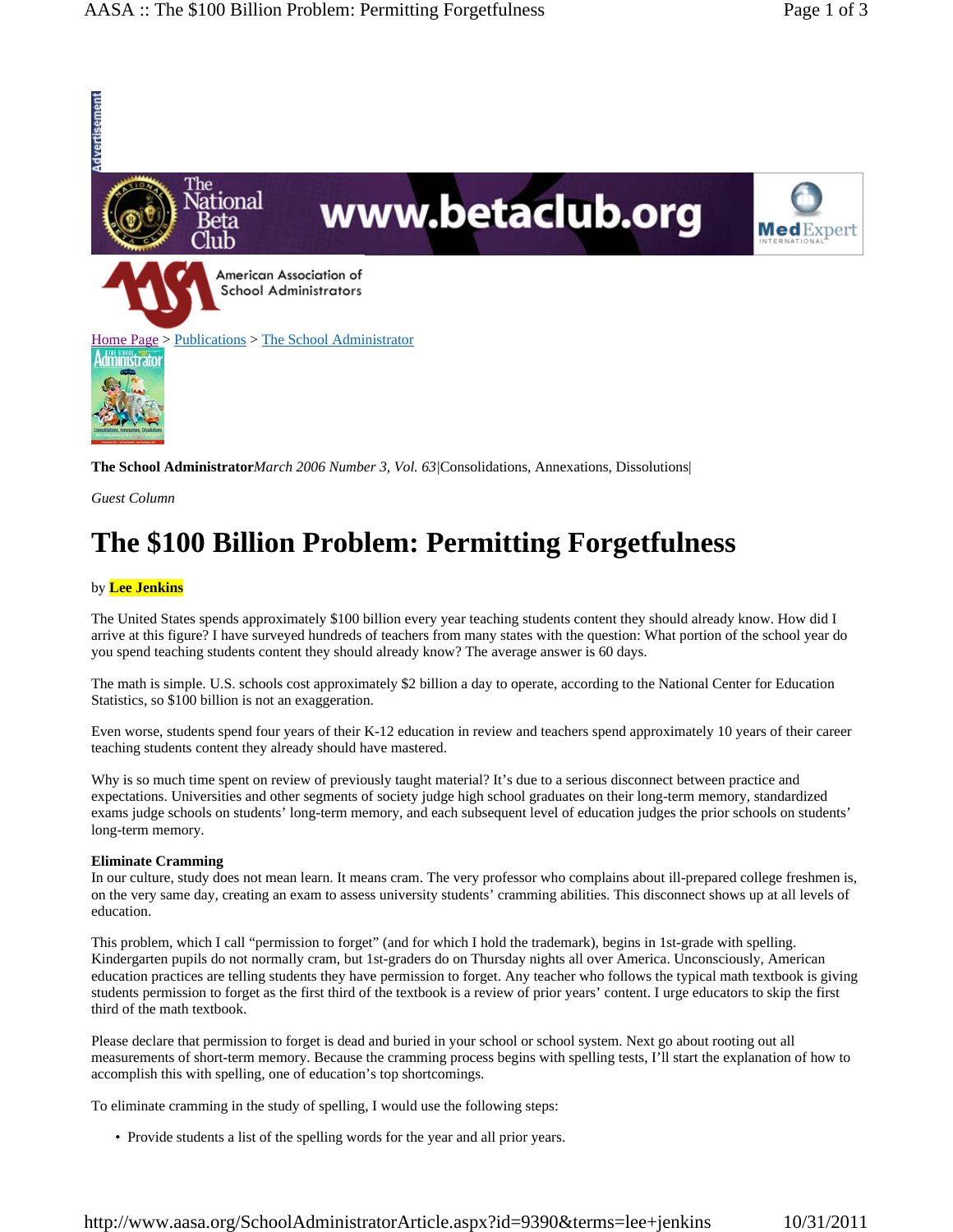- Teach spelling in a logical sequence.
- Assess weekly a sample of the words from the whole year. In 1st grade randomly select 10 words from the complete list of 100 words. In 5th grade a teacher might randomly select 18 words from the current year and another seven words from prior grades. Admittedly, few students will score 100 percent correct in the beginning of the year because long-term memory is being assessed.

Usually these quizzes are not graded, but if they are, they must be done so fairly. At nine weeks, students are expected to spell 100 percent of the words from prior grades and 25 percent of the words from the current grade.

### **Student Clamoring**

Beyond spelling, every teacher of every subject in every grade can declare that Permission to Forget™ is dead. Every Algebra II graded exam and every Algebra II non-graded quiz should be approximately 70 percent from the whole year's Algebra II content and 30 percent from the prior math, including last year's geometry. The 11th grade history students should be held accountable for their 5th and 8th grade U.S. history lessons.

When a high school Spanish teacher in a school where I was consulting explained to her 4th year students the formula above, the students clamored, "That's not fair. You didn't tell us when we were freshmen we had to remember this!" The teacher replied, "I'm sorry; I didn't know **Lee Jenkins** existed when you were freshmen. You have to remember." Three months later they were asked about not having permission to forget. They reluctantly admitted the system works.

Not long ago I was involved in some last-minute preparations for a seminar I was leading when a teacher relayed to me her morning conversation with her daughter. Mom told the daughter she wouldn't be teaching that day because she was attending a seminar with **Lee Jenkins**. Daughter replied, "I hate that **Lee Jenkins**." Mom was surprised, knowing her daughter had never met me. Then the daughter explained that her high school teachers attended one of my seminars and now students were expected to remember everything.

#### **Root Causes**

All of society's ills are brought to the public schools of America in search of a solution. When answers don't come easily, educators fail to dig deeply into the root causes. Granting permission to forget was not caused by society at large, nor will it be solved by society. Permission to forget was created by prior generations of educators and inherited by today's educators. It must be destroyed by today's educators.

The \$100 billion annual toll is a huge amount, but the four years of a child's education and 10 years of a teacher's professional life are a much larger cost. Our people are too important to allow permission to forget to continue. No amount of A's on chapter tests driven by short-term memory will add up to success on long-term learning required for life (and NCLB).

**Lee Jenkins is the director of the From LtoJ Consulting Group, 11445 E. Via Linda, Suite 2, Scottsdale, AZ 85259. E-mail: Lee@LtoJ.com. He is the author of** *Permission to Forget: And Nine Other Root Causes of America's Frustration with Education.*

## **Give Feedback on this Article**

Click here to let us know what you thought about this article.

### Return to Contents